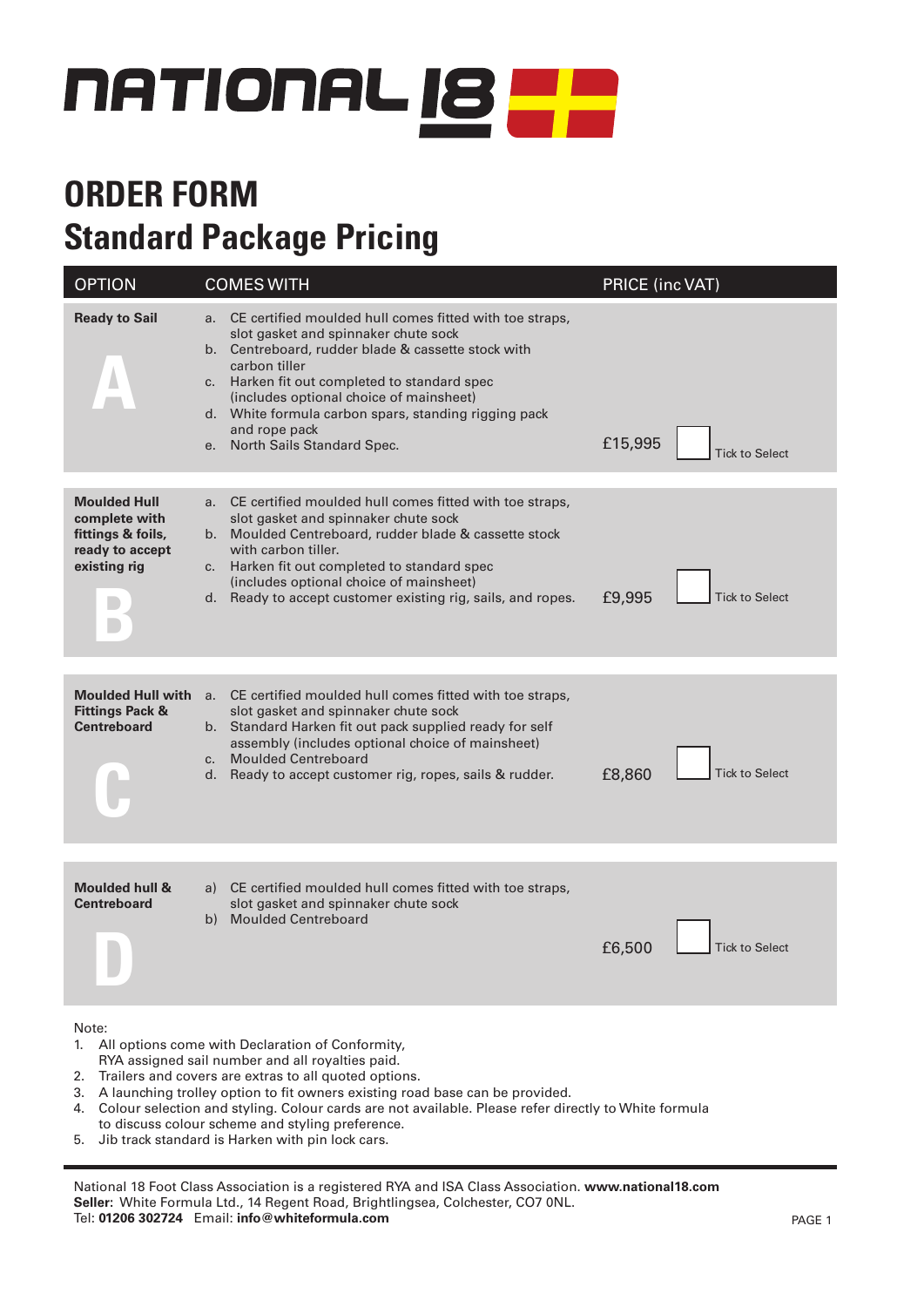# **NATIONAL 18 22**

#### **Please Select Additional Options as Required.**

| <b>OPTIONS</b>                                                      | PRICE Incl. VAT | <b>Tick to Select</b> |
|---------------------------------------------------------------------|-----------------|-----------------------|
| <b>SAILING OPTIONS</b>                                              |                 |                       |
| Mounted mainsheet Track (inc in fittings pack)                      | N/A             |                       |
| Square top mainsheet Hoop with Track (inc in fittings pack)         | N/A             |                       |
| Moulded rudder with cassette stock & carbon tiller                  | £590.00         |                       |
| Fittings pack installation service                                  | £730.00         |                       |
| Padded toe straps                                                   | £25.00          |                       |
|                                                                     |                 |                       |
| <b>RIGGING OPTIONS</b>                                              |                 |                       |
| <b>Carbon Mast</b>                                                  | £2,520.00       |                       |
| Carbon Boom                                                         | £475.00         |                       |
| Aluminium Spinnaker Pole                                            | £145.00         |                       |
| <b>Standing Rigging Pack</b>                                        | £120.00         |                       |
| Rope Kit (Inc. halyards, sheets and control lines)                  | £360.00         |                       |
| North Sails Mainsail (Inc. bag, battens, numbers, telltales)        | £1,165.00       |                       |
| North Sails Jib (Inc Bag)                                           | £535.00         |                       |
| North Sails Spinnaker (Inc Bag)                                     | £1,000.00       |                       |
| <b>COLOURS</b> (See page 3 for options)                             |                 |                       |
| Standard White or Vela Grey                                         | N/A             |                       |
| Other colours:<br>Mid Blue or Flint Grey                            | £60.00          |                       |
| <b>Standard Red</b>                                                 | £90.00          |                       |
| Any colour (excl. metallics) RAL, Pantone, British Standard £240.00 |                 |                       |

Colour Description:

| Top Cover - Over Boom (either Hevy Duty PVC or Breathable poly-cotton)<br>£420.00<br>Under Cover (nylon)<br>£312.00<br><b>Padded Rudder Bag</b><br>£55.00<br><b>BOAT MOVEMENT</b><br>Launching Trolley with double Bunk Supports<br>£600.00<br>Trailer (road base) Euro Compliant Type approved.<br>£660.00<br>Bunk Supports to fit existing Trolley.<br>£300.00<br>Name of Buyer:<br>Address:<br>Mobile:<br>Telephone:<br>Delivery Date:<br>Email:<br><b>Buyer's Signature:</b><br>£<br>Package Price:<br>£<br><b>Additional Options:</b><br>Deposit with the order: - £2,000.00<br><b>White Formula Name:</b><br>Balance:<br>£<br>White Formula Signature: | <b>AT PROTECTION</b> |  |  |  |  |  |
|--------------------------------------------------------------------------------------------------------------------------------------------------------------------------------------------------------------------------------------------------------------------------------------------------------------------------------------------------------------------------------------------------------------------------------------------------------------------------------------------------------------------------------------------------------------------------------------------------------------------------------------------------------------|----------------------|--|--|--|--|--|
|                                                                                                                                                                                                                                                                                                                                                                                                                                                                                                                                                                                                                                                              |                      |  |  |  |  |  |
|                                                                                                                                                                                                                                                                                                                                                                                                                                                                                                                                                                                                                                                              |                      |  |  |  |  |  |
|                                                                                                                                                                                                                                                                                                                                                                                                                                                                                                                                                                                                                                                              |                      |  |  |  |  |  |
|                                                                                                                                                                                                                                                                                                                                                                                                                                                                                                                                                                                                                                                              |                      |  |  |  |  |  |
|                                                                                                                                                                                                                                                                                                                                                                                                                                                                                                                                                                                                                                                              |                      |  |  |  |  |  |
|                                                                                                                                                                                                                                                                                                                                                                                                                                                                                                                                                                                                                                                              |                      |  |  |  |  |  |
|                                                                                                                                                                                                                                                                                                                                                                                                                                                                                                                                                                                                                                                              |                      |  |  |  |  |  |
|                                                                                                                                                                                                                                                                                                                                                                                                                                                                                                                                                                                                                                                              |                      |  |  |  |  |  |
|                                                                                                                                                                                                                                                                                                                                                                                                                                                                                                                                                                                                                                                              |                      |  |  |  |  |  |
|                                                                                                                                                                                                                                                                                                                                                                                                                                                                                                                                                                                                                                                              |                      |  |  |  |  |  |
|                                                                                                                                                                                                                                                                                                                                                                                                                                                                                                                                                                                                                                                              |                      |  |  |  |  |  |
|                                                                                                                                                                                                                                                                                                                                                                                                                                                                                                                                                                                                                                                              |                      |  |  |  |  |  |
|                                                                                                                                                                                                                                                                                                                                                                                                                                                                                                                                                                                                                                                              |                      |  |  |  |  |  |
|                                                                                                                                                                                                                                                                                                                                                                                                                                                                                                                                                                                                                                                              |                      |  |  |  |  |  |
|                                                                                                                                                                                                                                                                                                                                                                                                                                                                                                                                                                                                                                                              |                      |  |  |  |  |  |
|                                                                                                                                                                                                                                                                                                                                                                                                                                                                                                                                                                                                                                                              |                      |  |  |  |  |  |

**Seller:** White Formula Ltd., 14 Regent Road, Brightlingsea, Colchester, CO7 0NL.

Tel: **01206 302724** Email: **info@whiteformula.com**

National 18 Foot Class Association is a registered RYA and ISA Class Association. **www.national18.com**